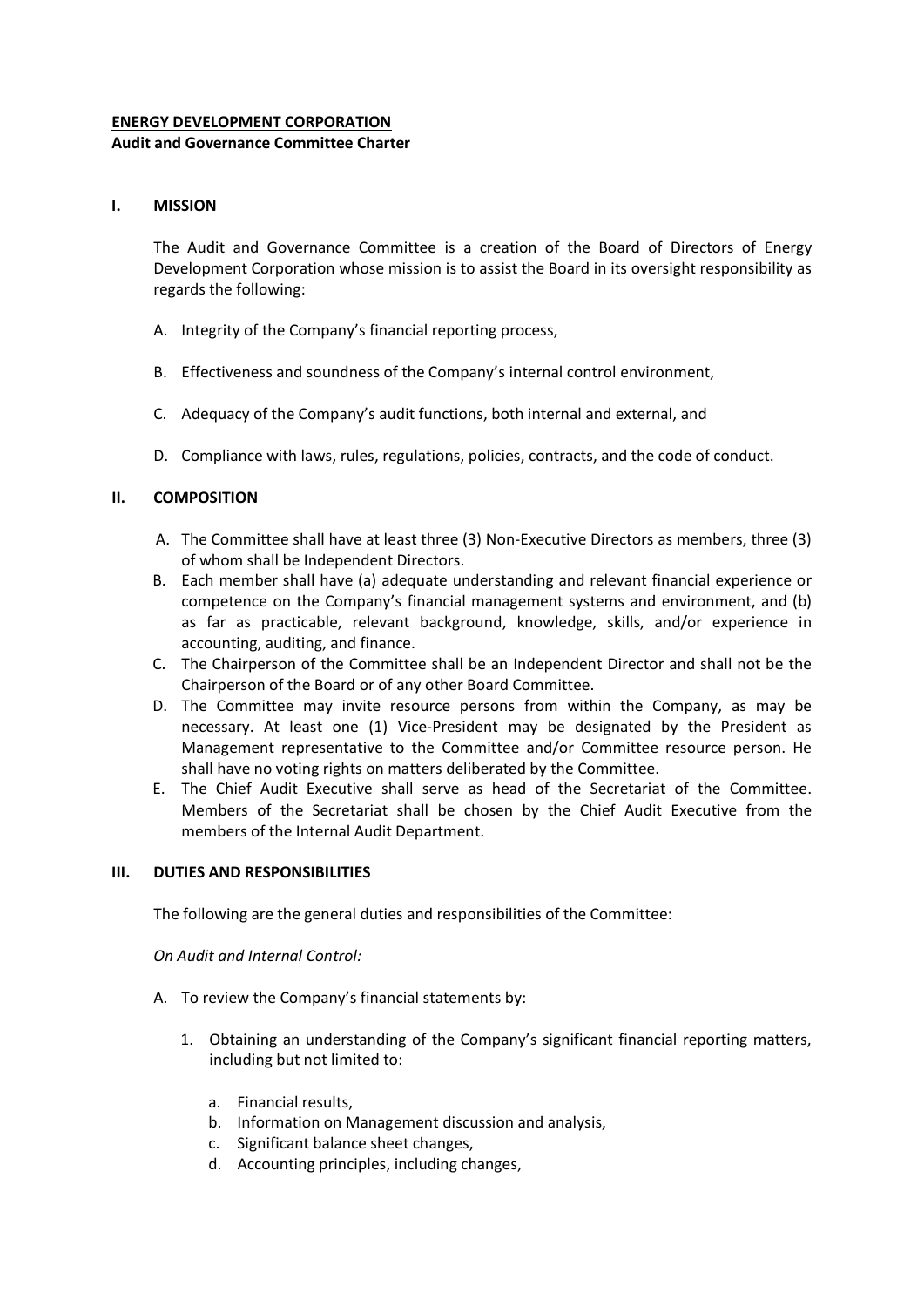- e. Significant accounting issues and complex transactions,
- f. Related party transactions,
- g. Subsequent events, and
- h. Recent professional, legal, tax, and other regulatory pronouncements and their impact on the financial statements.
- 2. Reviewing with Management and the external auditor the results of the audit, including any difficulty encountered. This review will include any restriction on the scope of the external auditor's activities or on access to requested information, and any significant disagreement with Management;
- 3. Reviewing and discussing the quarterly, half-year, and annual financial statements with Management and external auditor (as applicable) before its submission to the Board and release to appropriate regulatory agencies and creditors, and considering whether these are complete and consistent with the information known to Committee members;
- 4. Reviewing the Management representation letter before submission to the external auditor. The Committee fully recognizes that Management has the primary responsibility for the financial statements and the financial reporting process;
- 5. Reviewing relevant sections of the annual report and related regulatory filings before release and considering the accuracy and completeness of the information; and
- 6. Understanding how Management develops interim financial information and the nature and extent of internal and external auditor involvement.
- B. To perform oversight function in the management of the Company's internal controls by:
	- 1. Monitoring and evaluating the effectiveness of the Company's internal control in management, operations, finance, including information system security and control;
	- 2. Obtaining Management assurance on the state of internal controls;
	- 3. Understanding the scope of the internal and external auditors' review of internal control over the reliability of the Company's financial reporting, and obtaining reports on significant findings and recommendations, together with Management's responses;
	- 4. Promoting a culture of integrity and ethical values and behavior in the Company;
	- 5. Meeting periodically with the Risk Management Committee and key Management to discuss the control environment;
	- 6. Performing oversight and review function of the cost-effectiveness and efficiency of business units against established performance standards; and
	- 7. Formulating policies as to how employees may, in confidence, raise concerns in matters of financial reporting or other matters, ensuring proportionate and independent investigation and follow-up action.
- C. To perform oversight function in the management of internal audit activities by: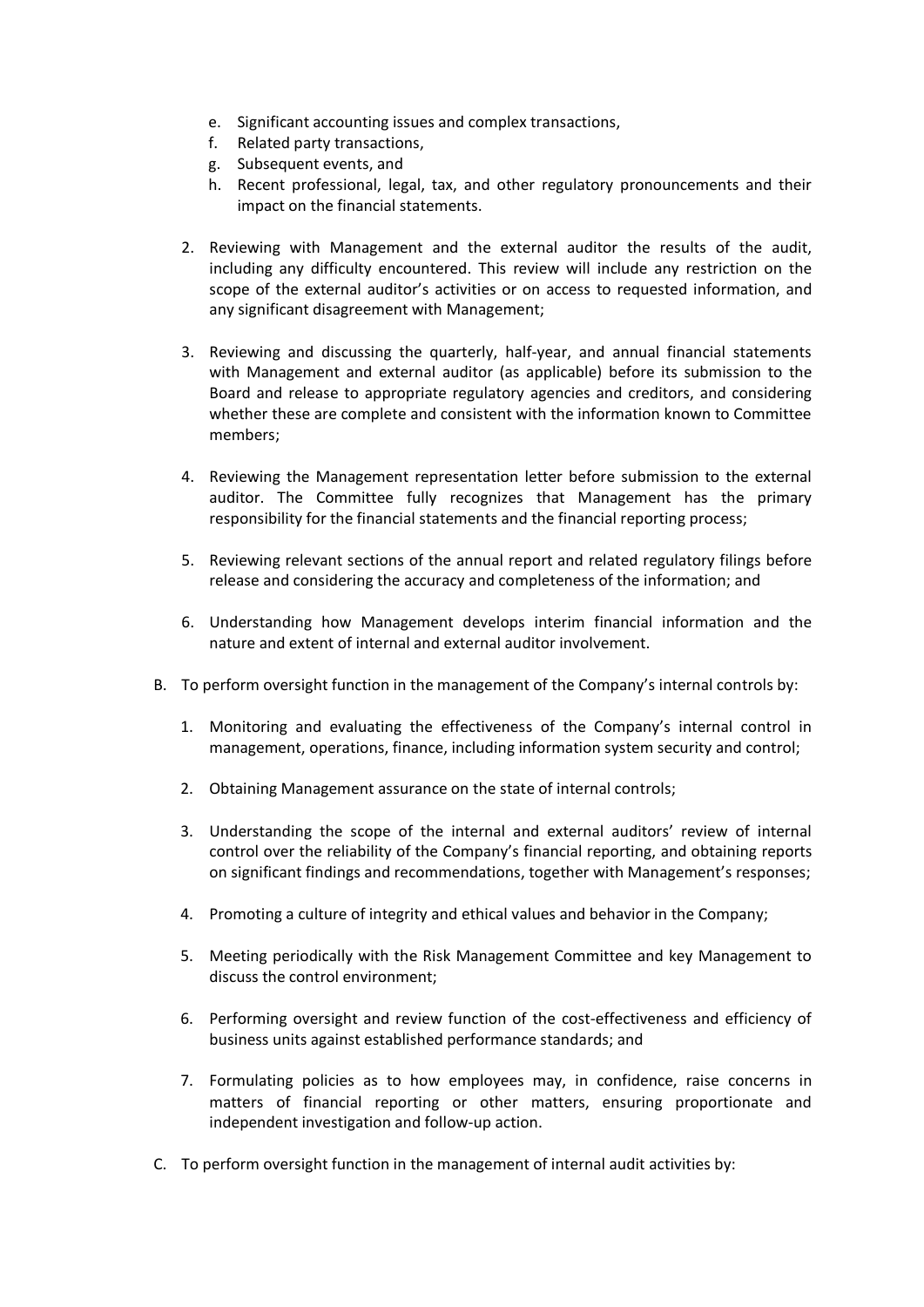- 1. Review and approve the Internal Audit Department's charter, plans, activities, staffing, and organizational structure;
- 2. Review the effectiveness of the internal audit function, including compliance with The Institute of Internal Auditors' International Standards for the Professional Practice of Internal Auditing, by promoting quality assessment ("QA") activities and reviewing results of QA reviews;
- 3. Review and concur in the appointment, replacement, or dismissal of the Chief Audit Executive, conduct performance appraisal, and approve compensation and salary adjustments of the Chief Audit Executive;
- 4. Ensure that there are no unjustified restrictions in scope or budgetary limitations that may impede the ability of the Internal Audit Department to execute its responsibilities;
- 5. Establish and identify the reporting line of the Internal Audit Department to enable them to properly fulfill their duties and responsibilities. The Internal Audit Department shall functionally report directly to the Audit and Governance Committee, which shall ensure that, in the performance of their work, the Internal Audit Department shall be free from interference by outside parties;
- 6. On an annual basis, receive confirmation from the Chief Audit Executive on the organizational independence of the internal audit activity;
- 7. Ensure that the Internal Audit Department maintains a professional audit staff with sufficient knowledge, skills, experience, and professional certifications in order to meet the requirements of the Internal Audit charter; and
- 8. On an annual basis, meet separately with the Chief Audit Executive to discuss any matters that the Committee believes should be discussed separately.
- D. To oversee the adequacy of external audit activities by:
	- 1. Recommending to the Board an external auditor (subject to stockholder ratification), reviewing and approving the audit fee and engagement letter;
	- 2. Reviewing the external auditor's proposed audit scope and approach, including coordination of audit effort with internal audit;
	- 3. Reviewing with Management the external audit reports and findings as well as the Company's reply to audit findings;
	- 4. Reviewing the performance of the external auditor, assessing its integrity, objectivity, effectiveness, and suitability on an annual basis;
	- 5. Evaluating, determining, and approving the non-audit work, if any, of the external auditor, and periodically reviewing the non-audit fees paid to the external auditor in relation to the total fees paid and the Company's overall consultancy expenses. The Committee shall disallow any non-audit work that will conflict with the duties of an external auditor or may pose a threat to his independence. The non-audit work, if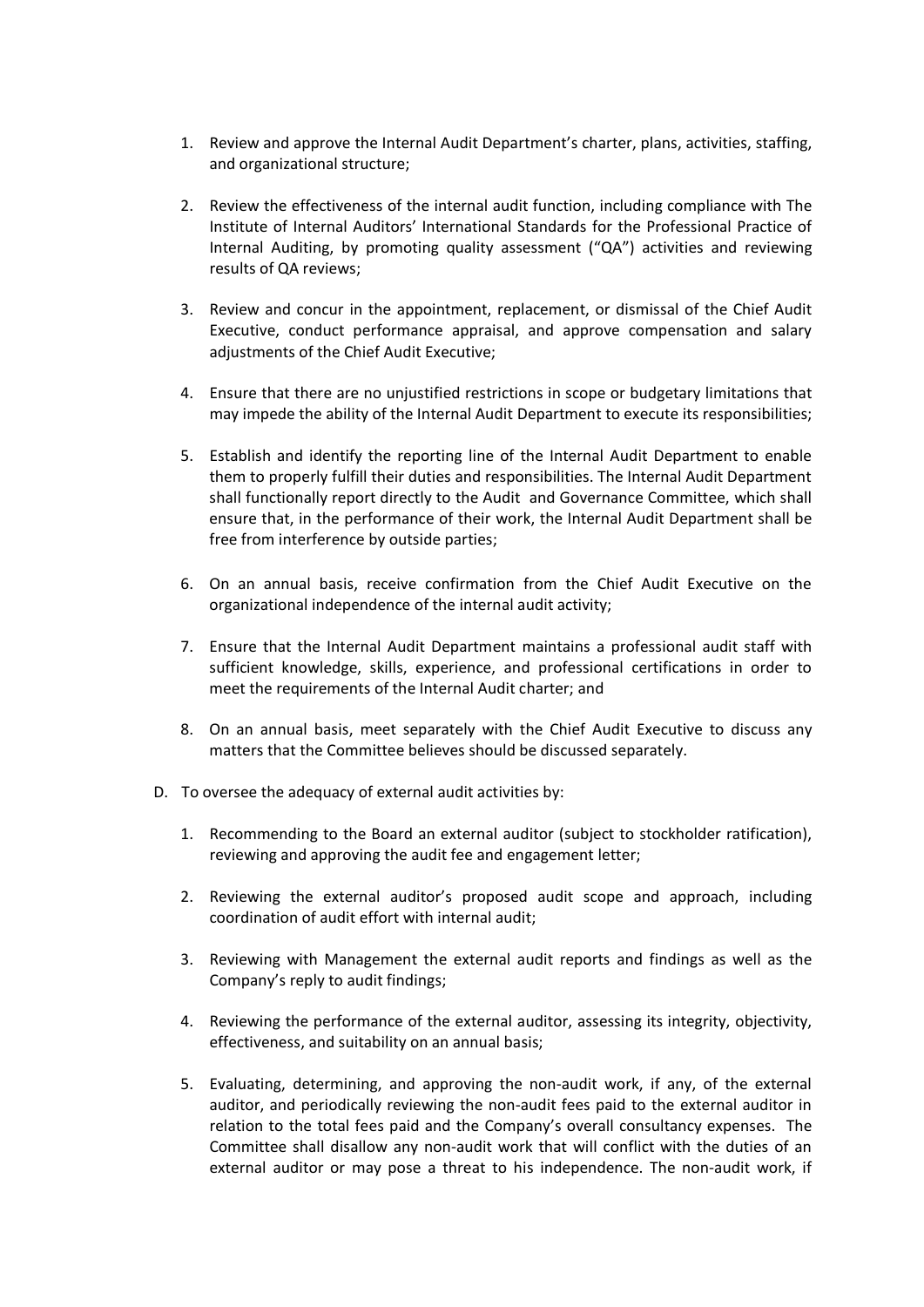allowed, shall be disclosed in the Company's Annual Report and Annual Corporate Governance Report;

- "Non-audit work" refers to other services offered by the external auditor to the Company that are not directly related and relevant to its statutory audit functions or that may compromise the independence and objectivity of the external audit.
- 6. Reviewing the required rotation of the external auditor partners or firms;
- 7. Reviewing and confirming the independence of the external auditor by obtaining statements from the auditor on relationships between the auditor and the Company, including non-audit services and discussing the relationships with the auditor; and
- 8. Meeting separately, as necessary, with the external auditor to deliberate on any matter that the Committee or auditor believe should be discussed.

## *On Governance and Compliance:*

- 1. To perform oversight function on the Company's compliance with applicable laws, rules, regulations, and Company policies by:
	- a. Formulating policies that will promote compliance,
	- b. Closely coordinating with the Compliance Officer, and
	- c. Reviewing potential conflicts of interests.
- 2. To receive and review reports of internal and external counsel, auditors, and regulatory agencies, where applicable, including updates on the status of litigations, claims, and contingencies, if any, and ensure that Management is taking appropriate corrective actions to address issues.
- 3. To review the process for communicating the Company's Code of Conduct to its employees and for monitoring compliance therewith.
- 4. To obtain regular updates from the Compliance Officer, Management, and the Company's legal counsel regarding compliance matters.
- 5. To review the Company's Corporate Governance activities and programs, and oversee their implementation.

## **IV. AUTHORITIES**

- A. Authorize the investigation into any matter within its scope of responsibility;
- B. Retain independent counsel, accountants, or others to advise or assist the Committee in the conduct of investigation;
- C. Oversee the resolution of disagreements between Management and the auditor;
- D. Seek any information it requires from employees all of whom are directed to cooperate with the Committee's requests;